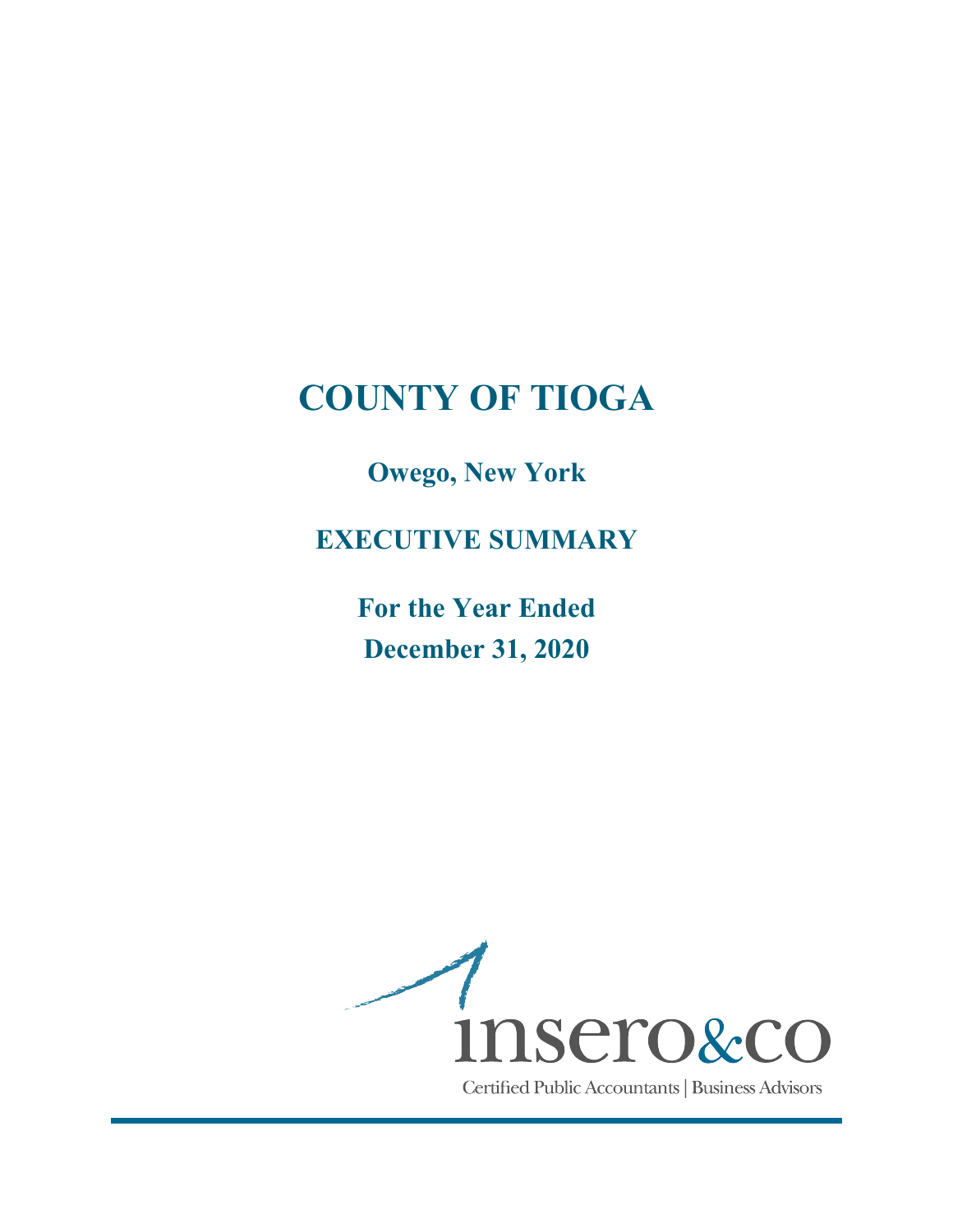### EXECUTIVE SUMMARY OF 2020 AUDIT REPORT AND FINDINGS

Financial Statements

**Standards** 

#### Financial Statements Description of Report and Findings

Independent Auditors' Report on Basic **Unmodified opinion** on the County of Tioga's (the County) basic financial statements for the year ended December 31, 2020.

UNTY OF TIOGA<br>
COF 2020 AUDIT REPORT AND FINDINGS<br>
Description of Report and Findings<br>
Unmodified opinion on the County of Tioga's (the County) basic<br>
financial statements for the year ended December 31, 2020.<br>
Report on **COUNTY OF TIOGA**<br> **EXECUTIVE SUMMARY OF 2020 AUDIT REPORT AND FINDINGS**<br> **EXECUTIVE SUMMARY OF 2020 AUDIT REPORT AND FINDINGS**<br> **Exercition** of Report and Findings<br>
Independent Auditors' Report on Basic Unmodified opinion **COUNTY OF TIOGA**<br> **EXECUTIVE SUMMARY OF 2020 AUDIT REPORT AND FINDINGS**<br>
Financial Statements<br>
Independent Auditors' Report on Basic<br>
Enancial Statements<br>
Independent Auditors' Report on Internal<br>
Independent Auditors' Re **COUNTY OF TIOGA**<br> **EXECUTIVE SUMMARY OF 2020 AUDIT REPORT AND FINDINGS**<br>
Financial Statements<br>
Independent Auditors' Report on Basic<br>
Unmodified opinion on the County of Tioga's (the County) basic<br>
Financial Statements<br> **COUNTY OF TIOGA**<br> **EXECUTIVE SUMMARY OF 2020 AUDIT REPORT AND FINDINGS**<br>
Financial Statements Description of Report and Findings<br>
Independent Auditors' Report on Basic Unnodified opinion on the County of Tioga's (the Cou **COUNTY OF TIOGA**<br>**EXECUTIVE SUMMARY OF 2020 AUDIT REPORT AND FINDINGS**<br>Financial Statements<br>
Independent Auditors' Report on Basic Unmodified opinion on the County of Tioga's (the County<br>
Financial Statements Independent *INTY OF TIOGA*<br>
COF 2020 AUDIT REPORT AND FINDINGS<br>
Description of Report and Findings<br>
Unmodified opinion on the County of Tioga's (the County) basic<br>
financial statements for the year ended December 31, 2020.<br>
Report o **Solution A direct and material effect and material effect on the basic financial statements for the county of Tioga's (the County) basic financial statements for the year ended December 31, 2020.<br>Report on the County's c TATY OF TIOGA**<br>
COF 2020 AUDIT REPORT AND FINDINGS<br>
Description of Report and Findings<br>
Unmodified opinion on the County of Tioga's (the County) basic<br>
financial statements for the year ended December 31, 2020.<br>
Report o **TATY OF TIOGA**<br> **COTE 2020 AUDIT REPORT AND FINDINGS**<br> **Description of Report and Findings**<br> **Unmodified opinion** on the County of Tioga's (the County) basic<br>
financial statements for the year ended December 31, 2020.<br> **INTY OF TIOGA**<br> **COF 2020 AUDIT REPORT AND FINDINGS**<br> **Description of Report and Findings**<br> **Unmodified opinion** on the County of Tioga's (the County) basic<br>
financial statements for the year ended December 31, 2020.<br> **R** FINTY OF TIOGA<br>OF 2020 AUDIT REPORT AND FINDINGS<br>Description of Report and Findings<br>Unmodified opinion on the County of Tioga's (the County) basic<br>financial statements for the year ended December 31, 2020.<br>Report on the C **Solution 18 Alternal control of the COST**<br> **Significant deficiency COST EXECUT AND FINDINGS**<br> **Description of Report and Findings**<br> **Unmodified opinion** on the Country of Tioga's (the Country) basic<br>
financial statem *INTY OF TIOGA*<br>
OF 2020 AUDIT REPORT AND FINDINGS<br>
Description of Report and Findings<br>
Unmodified opinion on the County of Tioga's (the County) basic<br>
financial statements for the year ended December 31, 2020.<br>
Report on noncompliance. **EXECUTIVE SUMMARY OF 2020 AUDIT REPORT AND FINDINGS**<br> **Exerception of Report and Findings**<br>
Independent Auditors' Report on Basic<br> **Exerception of Report and Findings**<br>
Independent Auditors' Report on Basic<br> **Exerception EXECUTIVE SUMMARY OF 2020 AUDIT REPORT AND FINDINGS**<br> **Exercition** of Report and Findings<br>
Independent Auditors' Report on Basic Unnodified opinion on the County of Tioga's (the County) bas<br>
Financial Statements<br>
Emancial **Financial Statements**<br> **Description of Report and Findings**<br>
Independent Auditors' Report on Basic Unmodified opinion on the County of Tioga's (the Counternal Control Over Financial Report on Internal Report on the Count **COF 2020 AUDIT REPORT AND FINDINGS**<br>
Description of Report and Findings<br>
Unmodified opinion on the County of Tioga's (the County) basic<br>
financial statements for the year ended December 31, 2020.<br>
Report on the County's c **OF 2020 AUDIT REPORT AND FINDINGS**<br>**Description of Report and Findings**<br>**Unmodified opinion** on the County of Tioga's (the County) basic<br>financial statements for the year ended December 31, 2020.<br>
Report on the County's c **Description of Report and Findings**<br> **Unmodified opinion** on the County of Tioga's (the County) basic<br>
financial statements for the year ended December 31, 2020.<br>
Report on the County's compliance with laws and regulation **Description of Report and Findings**<br> **Unmodified opinion** on the County of Tioga's (the County) basic<br>
financial statements for the year ended December 31, 2020.<br>
Report on the County's compliance with laws and regulation **Unmodified opinion** on the County of Tioga's (the County) basic<br>financial statements for the year ended December 31, 2020.<br>Report on the County's compliance with laws and regulations that may<br>have a direct and material ef Report on the County's compliance with laws and regulations that may<br>have a direct and material effect on the basic financial statements and on<br>the County's internal control structure policies and procedures based on<br>the a Compliance and Olien Matter Stated on an the County is increase to an operator structure pointers and procedures and procedure points of the stated of Financial Statements Performed in the auditors' understanding of the i the County sinternal control structure polices and procedures based on<br>the auditors' understanding of the internal control structure and<br>assessment of control risk obtained as part of the audit of the basic<br>financial state

#### Single Audit (Uniform Guidance) Report

Conclusion of the Audit

Required by Uniform Guidance This report identified no instances of noncompliance and no material Uniform Guidance. Notion I than anal Matematik Performed in the autotos 'unstatement per anti-mate of the metal control structure and the basis condards<br>
Accordance With *Government Auditing* assessment of control risk obtained as part of t the audrors' understanding of the internal control structure and<br>assessment of control risk obtained as part of the audit of the basic<br>financial statements. This report identified **no material veaknesses or**<br>**significant d** on Internal Control Over Complement Comment With Trepet to its featural with control to the term and populations in accordance with<br>
Uniform Guidance<br>
This report identified no instances of noncompliance and no material<br>
U

\$12,622,719.

no comments of concern related to:

- Qualitative Aspects of Accounting Practices
- Difficulties Encountered in Performing the Audit
- Corrected and Uncorrected Misstatements
- Disagreements with Management
- Management Representations
- Management Consultations with Other Independent Accountants
- Other Audit Findings or Issues
- Other Matters

letter contains discussion of other matters and items.

There are numerous federal award programs; expenditures amounted to<br>
S12,622,719.<br>
Auditors' Communication With Those Aletter that specifically addresses certain required communications to<br>
Conclusion of the Audit and the There are numerous federal award programs; expenditures anounted<br>
S12.622.719.<br>
Charged With Governance at the Legislature in accordance with professional standards. There we<br>
Conclusion of the Audit the controls of the Le Transportation Assistance Expended by program testing. This report identified no compliance or internal There are numerous federal award programs; expenditures amounted to  $$12,622,719$ .<br>A letter that specifically addresses certain required communications to<br>the Legislature in accordance with professional standards. There we There are numerous federal award programs; expenditures amounted to  $$12,622,719$ .<br>
A letter that specifically addresses certain required communications to<br>
the Legislature in accordance with professional standards. There neer are nimetous lecteral awatu programs, expendentes antounced to<br>S12,622,719.<br>A letter that specifically addresses certain required communications to<br>the Legislature in accordance with professional standards. There were **SECUTE THE SET ANTION CONTROLL AND ANTION CONTROLLY AND ALTER AND AN UNITED AND AN UNITED AND ANOTHER AND CONTROLLY CONTROLLY ASSOCIATED AND CONTROLLY ASSOCIATED AND CONTROLLY ASSOCIATED AND CONTROLLY CONTROLLY AND CONTRO** tested.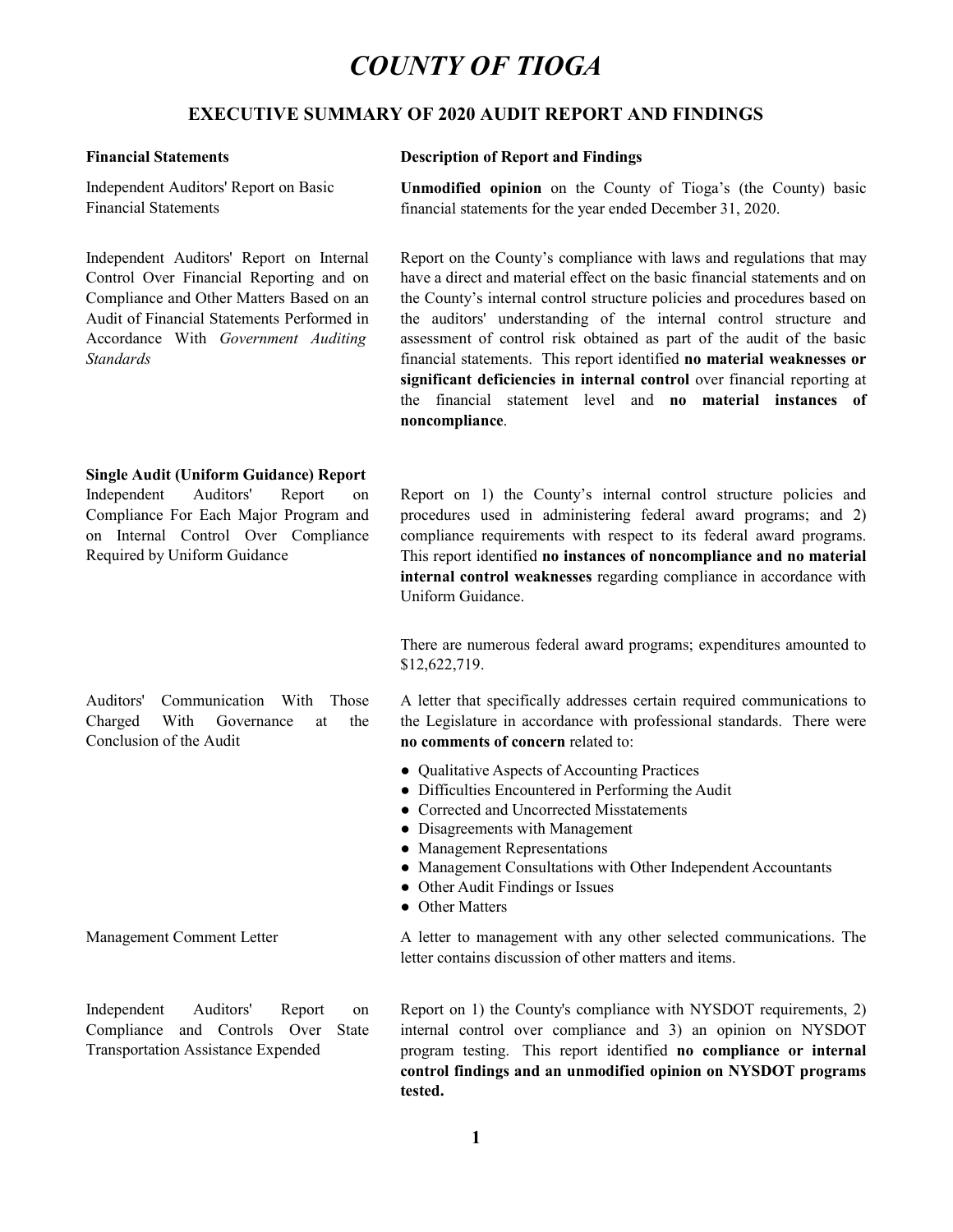# FIVE YEAR FINANCIAL STATEMENT ANALYSIS

|                                                                | December 31,<br>2020      | December 31,<br>2019 | December 31,<br>2018 | December 31,<br>2017    | December 31,<br>2016 |
|----------------------------------------------------------------|---------------------------|----------------------|----------------------|-------------------------|----------------------|
| <b>GENERAL FUND</b>                                            |                           |                      |                      |                         |                      |
| <b>ASSETS</b>                                                  |                           |                      |                      |                         |                      |
| Cash and Investments                                           | \$18,638,267              | \$21,165,209         | \$17,727,073         | \$15,434,717            | \$20,928,303         |
| Taxes Receivable                                               | 6,099,546                 | 6,382,632            | 6,939,207            | 7,095,318               | 6,573,874            |
| Due from State and Federal                                     | 9,663,781                 | 7,054,695            | 6,861,521            | 7,346,883               | 5,380,494            |
| Other Receivables                                              | 517,908                   | 469,846              | 508,965              | 704,526                 | 719,735              |
| Prepaid Expenses                                               | 1,623,722                 | 1,493,090            | 761,569              | 1,010,128               | 622,326              |
| Due from Other Governments                                     | 37,560                    | 11,017               | 9,159                | 14,815                  |                      |
| Due from Other Funds                                           |                           |                      |                      |                         | 1,455,924            |
| <b>Total Assets</b>                                            | \$36,580,784              | \$36,576,489         | \$32,807,494         | \$31,606,387            | \$35,680,656         |
| <b>LIABILITIES AND DEFERRED</b><br><b>INFLOWS OF RESOURCES</b> |                           |                      |                      |                         |                      |
| Accounts Payable and Accruals                                  | 1,893,609<br>$\mathbf{s}$ | \$1,394,190          | \$1,063,397          | $\mathbb{S}$<br>746,448 | \$1,468,640          |
| Due to Other Governments                                       | 4,333,295                 | 4,381,825            | 4,547,780            | 4,562,878               | 3,883,963            |
| Due to Other Funds                                             |                           |                      |                      |                         | 1,831,964            |
| <b>Unearned Revenue</b>                                        | 1,041,995                 | 1,008,346            | 1,001,771            | 1,026,721               | 1,662,667            |
| Deferred Inflows of Resources                                  | 1,854,904                 | 1,856,261            | 2,447,001            | 2,675,652               | 2,211,609            |
| <b>Total Liabilities and</b>                                   |                           |                      |                      |                         |                      |
| <b>Deferred Inflows of Resources</b>                           | 9,123,803                 | 8,640,622            | 9,059,949            | 9,011,699               | 11,058,843           |
| <b>FUND BALANCES</b>                                           |                           |                      |                      |                         |                      |
| Nonspendable                                                   | 1,623,722                 | 1,493,090            | 761,569              | 1,010,128               | 622,326              |
| Restricted                                                     | 274,717                   | 360,345              | 406,580              | 412,476                 | 400,458              |
| Assigned                                                       | 4,994,999                 | 2,843,889            | 3,974,790            | 3,222,336               | 1,982,057            |
| Unassigned                                                     | 20,563,543                | 23, 238, 543         | 18,604,606           | 17,949,748              | 21,616,972           |
| <b>Total Fund Balances</b>                                     | 27,456,981                | 27,935,867           | 23,747,545           | 22,594,688              | 24,621,813           |
| <b>Total Liabilities and Deferred Inflows</b>                  |                           |                      |                      |                         |                      |
| of Resources, and Fund Balances                                | \$36,580,784              | \$36,576,489         | \$32,807,494         | \$31,606,387            | \$35,680,656         |

Note: Abstracted from Audited Financials. See Audit Reports for Complete Information.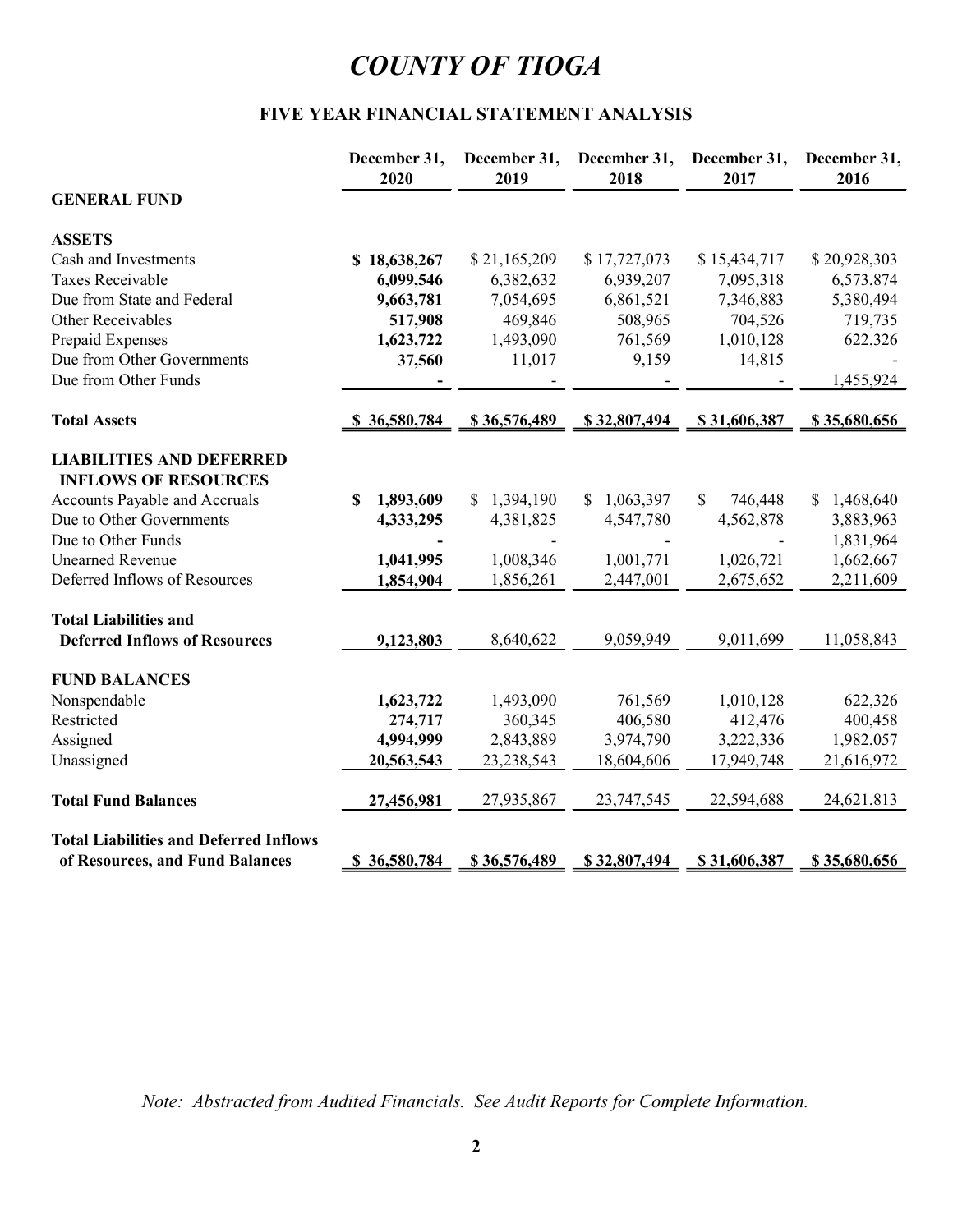# FIVE YEAR FINANCIAL STATEMENT ANALYSIS (CONTINUED)

|                                       | FIVE YEAR FINANCIAL STATEMENT ANALYSIS | (CONTINUED)          | <b>COUNTY OF TIOGA</b> |                      |                      |
|---------------------------------------|----------------------------------------|----------------------|------------------------|----------------------|----------------------|
|                                       | December 31,<br>2020                   | December 31,<br>2019 | December 31,<br>2018   | December 31,<br>2017 | December 31,<br>2016 |
| <b>GENERAL FUND</b>                   |                                        |                      |                        |                      |                      |
| <b>REVENUES</b>                       |                                        |                      |                        |                      |                      |
| Real Property Taxes and Tax Items     | \$25,939,981                           | \$26,721,885         | \$25,191,521           | \$24,238,463         | \$25,182,022         |
| Nonproperty Tax Items                 | 23,237,091                             | 24,014,865           | 23,755,956             | 20,680,920           | 19,354,376           |
| Departmental Income                   | 5,050,841                              | 5,570,709            | 5,301,098              | 4,881,556            | 4,796,657            |
| Intergovernmental Charges             | 242,926                                | 532,872              | 141,364                | 130,041              | 311,532              |
| Use of Money and Property             | 243,316                                | 364,616              | 226,050                | 83,663               | 100,796              |
| Fines and Forfeitures                 | 76,831                                 | 88,824               | 113,812                | 103,681              | 84,433               |
| Other                                 | 421,617                                | 322,094              | 354,794                | 67,064               | 431,135              |
| <b>State Sources</b>                  | 9,217,697                              | 10,521,761           | 10,025,685             | 10,493,237           | 9,781,598            |
| <b>Federal Sources</b>                | 7,072,598                              | 6,923,793            | 6,658,254              | 6,919,007            | 6,848,125            |
| <b>Total Revenues</b>                 | 71,502,898                             | 75,061,419           | 71,768,534             | 67,597,632           | 66,890,674           |
| <b>EXPENDITURES</b>                   |                                        |                      |                        |                      |                      |
| General Governmental Support          | 12,458,508                             | 11,997,535           | 11,742,245             | 11,058,940           | 10,348,399           |
| Education                             | 4,488,197                              | 5,549,843            | 5,311,304              | 4,811,419            | 4,468,732            |
| Public Safety                         | 8,650,584                              | 8,954,789            | 8,989,556              | 9,755,439            | 8,299,810            |
| Public Health                         | 5,290,735                              | 5,409,583            | 5,197,218              | 4,698,403            | 4,652,355            |
| Transportation                        | 330,215                                | 282,936              | 268,374                | 161,318              | 190,734              |
| Economic Assistance and Opportunity   | 20,081,440                             | 20,370,327           | 19,569,591             | 19,361,392           | 18,957,933           |
| Culture and Recreation                | 492,395                                | 375,912              | 379,094                | 324,331              | 346,422              |
| Home and Community Service            | 809,730                                | 777,141              | 767,917                | 628,830              | 628,662              |
| <b>Employee Benefits</b>              | 12,749,307                             | 12,708,031           | 12,395,335             | 12,239,345           | 11,576,056           |
| Debt Service (Principal and Interest) | 2,096,536                              | 2,108,595            | 2,113,356              | 2,110,584            | 2,107,699            |
| <b>Total Expenditures</b>             | 67,447,647                             | 68,534,692           | 66,733,990             | 65,150,001           | 61,576,802           |
| Excess of Revenues (Expenditures)     | 4,055,251                              | 6,526,727            | 5,034,544              | 2,447,631            | 5,313,872            |
| Transfers In (Out)                    | (4, 534, 137)                          | (2,338,405)          | (3,881,687)            | (4,474,756)          | (2,240,794)          |
| <b>Net Change in Fund Balance</b>     | (478, 886)<br>-SS-                     | \$4,188,322          | \$1,152,857            | \$(2,027,125)        | \$3,073,078          |

Note: Abstracted from Audited Financials. See Audit Reports for Complete Information.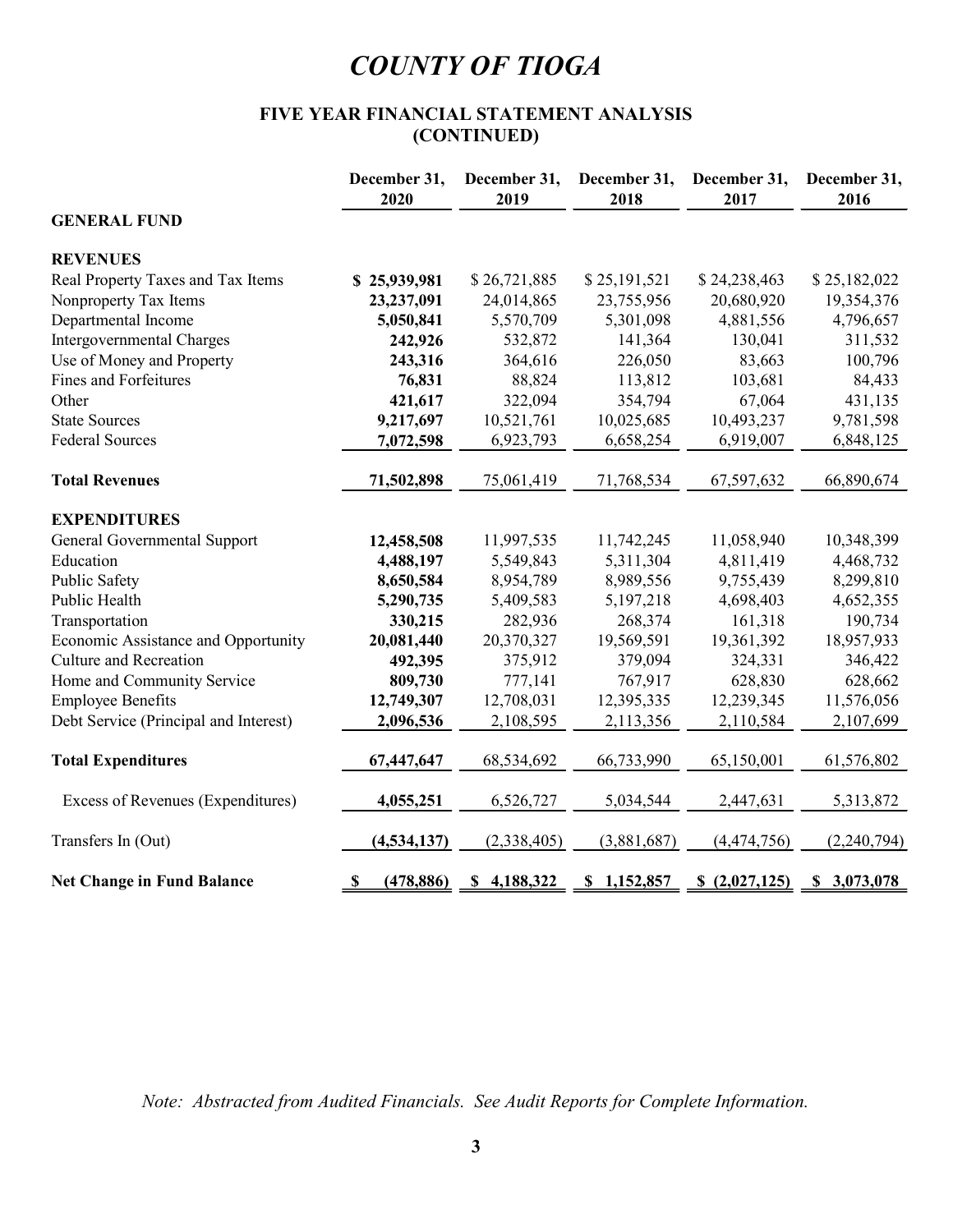# FIVE YEAR FINANCIAL STATEMENT ANALYSIS (CONTINUED)

|                               | December 31, | December 31, | December 31, | December 31, | December 31,    |
|-------------------------------|--------------|--------------|--------------|--------------|-----------------|
|                               | 2020         | 2019         | 2018         | 2017         | 2016            |
| <b>REVENUES AND</b>           |              |              |              |              |                 |
| <b>TRANSFERS IN</b>           |              |              |              |              |                 |
| Refuse and Garbage Fund       | 1,435,878    | ,521,751     | ,444,048     | ,231,600     | 1,160,631<br>S. |
| County Road Fund              | 2,451,421    | 2,242,940    | 2,390,581    | ,988,357     | 2,026,381       |
| Road Machinery Fund           | 363,829      | 329,520      | 679,811      | 395,669      | 838,362         |
| Special Grant Fund            | 246,953      | 387,068      | 630,926      | 807,851      | 408,635         |
| Debt Service Fund             | 713,315      | 638,590      | 681,806      | 608,416      | ,373,834        |
| Capital Projects Funds        | 6,496,202    | 4,054,484    | 3,617,982    | 4,935,297    | 1,753,890       |
|                               |              |              |              |              |                 |
|                               |              |              |              |              |                 |
| <b>EXPENDITURES AND</b>       |              |              |              |              |                 |
| <b>TRANSFERS OUT</b>          |              |              |              |              |                 |
| Refuse and Garbage Fund       | ,498,077     | ,386,427     | 1,375,742    | ,280,086     | ,293,240        |
| County Road Fund              | 2,531,469    | 2,195,274    | 2,151,791    | ,898,770     | 2,336,075       |
| Road Machinery Fund           | 572,849      | 571,294      | 603,528      | 596,934      | 557,465         |
| Special Grant Fund            | 733,906      | 488,235      | 626,223      | 486,394      | 400,149         |
| Debt Service Fund             | 713,436      | 633,266      | 666,396      | 614,166      | 1,355,007       |
| <b>Capital Projects Funds</b> | 5,507,394    | 4,175,333    | 3,741,513    | 4,424,145    | 5,586,186       |
|                               |              |              |              |              |                 |

Note: Abstracted from Audited Financials. See Audit Reports for Complete Information.